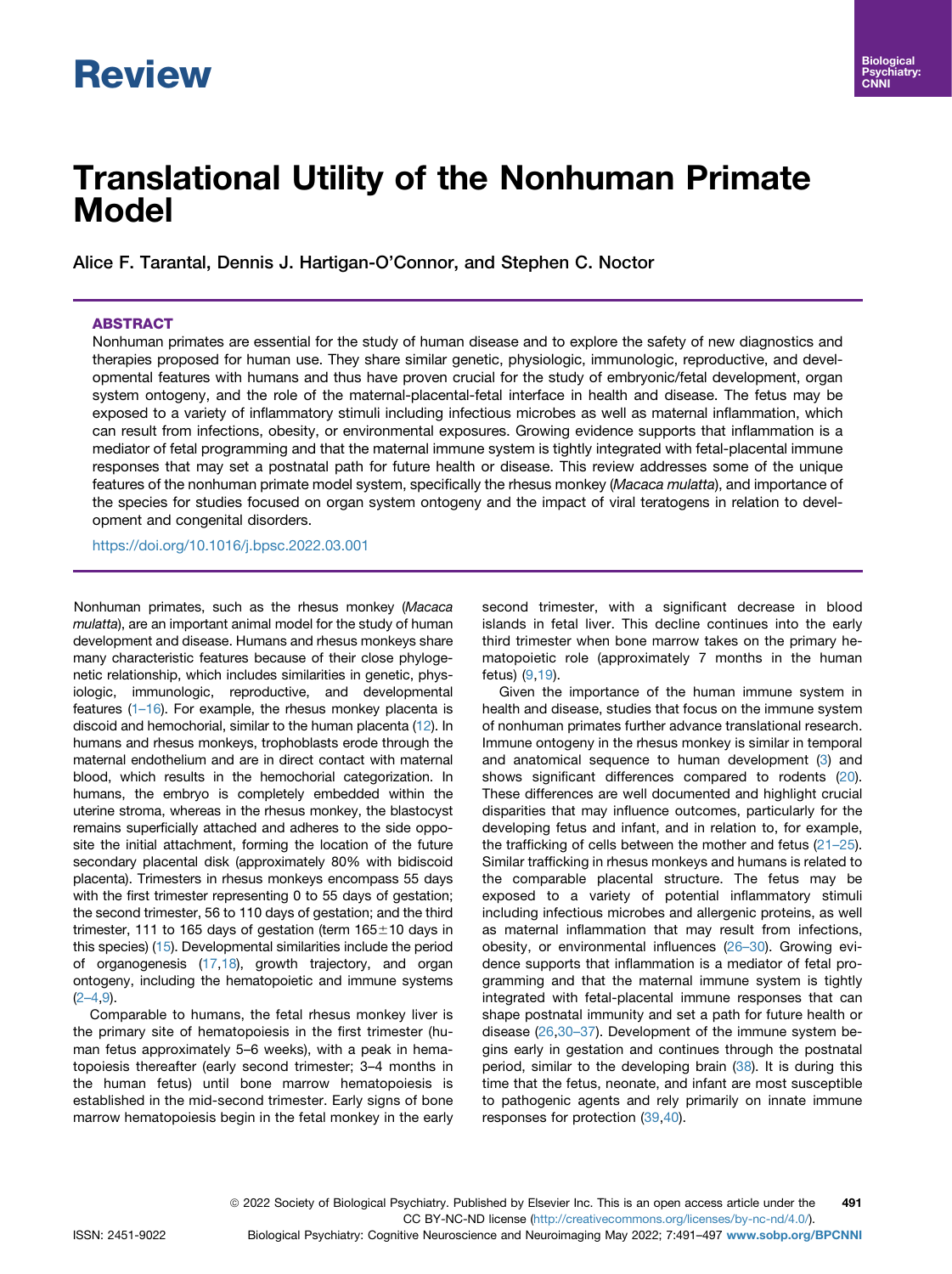It has been shown that by the second trimester, the lymphoid tissues of the fetal rhesus monkey have a reasonably complete repertoire of appropriately organized B cells, T cells, and antigen-presenting cells, which are at least partly functional ([3](#page-4-8)). These and other similarities in immune ontogeny when compared to humans have been leveraged to provide key insights into fetal-maternal infectious diseases and the role of the placenta. The placenta can serve as a modulator with postnatal consequences ([36](#page-4-16)). A wide variety of cytokines are synthesized and released by cytotrophoblasts, syncytiotrophoblasts, and resident placental macrophages [\(35,](#page-4-17)[41](#page-4-18),[42](#page-4-19)). Immune cells in the decidua (e.g., uterine natural killer [NK] cells) and toll-like receptors expressed by syncytiotrophoblasts can stimulate production of interferons in response to viruses and maintain placental function [\(43](#page-4-20),[44\)](#page-4-21). It has been proposed that the interleukin 10 and uterine NK cell balance controls excessive inflammation [\(45](#page-4-22)). A placental viral infection may activate both the maternal and the fetal immune systems and could promote a fetal inflammatory response resulting in high concentrations of inflammatory cytokines that can have a significant effect on the developing central nervous system (CNS).

# NEURODEVELOPMENT

Nonhuman primates have proven essential to address the development and function of the CNS and have led to important insights into the formation of the human cerebral cortex. Production of cortical neurons in fetal rhesus monkeys follows an "inside out" sequence, and the proliferative zones of the fetal monkey cerebral cortex possess the same classes of neural precursor cells (NPCs) that exhibit similar distribution, morphology, protein, and transcription factor expression as shown in small animal models  $(46, 47)$  $(46, 47)$  $(46, 47)$ . However, in the brain of both fetal rhesus monkeys and humans, the distribution of the NPC pool is more complex, and the number of NPCs is greatly expanded compared to commonly used small animal species ([48](#page-5-1)). Furthermore, the elaborate folding of sulci and gyri in the mature human cerebral cortex is modeled by findings in the rhesus monkey. Consequently, studies with fetal rhesus monkeys have been instrumental for developing models that explain how cortical lamination and areal differences in the human brain may arise, for example, from a proto-map of localized clusters of NPCs in cortical proliferative zones ([49](#page-5-2)).

Recent work has provided evidence of the interplay between key components of the developing CNS and immune system during gestation. The foundation for this insight was first established through decades of painstaking work that identified and characterized the form and function of NPCs in the fetal cerebral cortex. Development of the cerebral cortex begins early in gestation with proliferation of NPCs lining the ventricular lumen at the anterior end of the neural tube. Two main classes of NPCs, primary and secondary, have been identified based on expression of cell-specific molecular markers. Primary NPCs express the nuclear transcription factor Pax6 [\(47,](#page-5-0)[50](#page-5-3)) and initially undergo self-replicating divisions. At the onset of neurogenesis, the  $Pax6<sup>+</sup>$  primary NPCs undergo asymmetric divisions that generate the secondary population of NPCs [\(47,](#page-5-0)51–[53\)](#page-5-4). The secondary NPCs establish

a proliferative zone that is called the subventricular zone [\(54\)](#page-5-5), express the cell-specific nuclear transcription factor Tbr2 [\(47\)](#page-5-0), and play a key role in generating telencephalic neurons [\(52,](#page-5-6)[55](#page-5-7)–59). Studies in nonhuman primates leveraged previous work in small animal models to better predict human CNS development. Proliferative zones in the fetal rhesus monkey cerebral cortex are larger and more complex when compared to small animal species ([60](#page-5-8)), but the timing and spatial distribution of the Pax6- and Tbr2-expressing NPCs are maintained in the rhesus monkey  $(61)$  and, importantly, model the pattern that has been described in the human fetal brain ([46](#page-4-23),[48\)](#page-5-1).

Primary NPCs in both fetal human and rhesus monkey cortex are distinguished from NPCs in smaller animal models by precocious expression of the cytostructural intermediate filament glial fibrillary acidic protein (GFAP) ([62](#page-5-10)), which is maintained throughout the entire neurogenic period (62–[64\)](#page-5-10). Studies performed in fetal rhesus monkeys were instrumental in the discovery that newborn cortical neurons migrate from the proliferative zones to the developing cortical gray matter by attaching to  $GFAP<sup>+</sup>$  pial processes and using the pial process as a migratory guide during the journey ([65\)](#page-5-11), which also occurs in the human fetus  $(64, 66)$  $(64, 66)$  $(64, 66)$ . More recent studies have shown that intercellular communications between migrating neurons, the pial process of primary NPCs, and secondary NPCs are crucial for regulating the proper functions of these cells [\(67,](#page-5-14)[68](#page-5-15))—further highlighting the importance of intercellular relationships in the fetal brain that were revealed in nonhuman primate studies.

Cortical neurons are generated in a temporal sequence during gestation, with these neurons destined for deep cortical layers generated earliest, followed by neurons destined for more superficial cortical layers, as demonstrated nearly 50 years ago in the fetal rhesus monkey [\(69\)](#page-5-16). Experimental studies have not yet determined the precise timing of cortical neurogenesis in the human cerebral cortex, but examination of fetal tissue supports that development in the rhesus monkey closely models the timing of developmental sequences in the fetal human brain ([64](#page-5-12),[66](#page-5-13)[,70\)](#page-5-17). The neurogenic period in rhesus monkey cortex is approximately 2 months long, with neurons destined for each layer of the cerebral cortex generated over a period of at least a week ([69](#page-5-16)). Similarly, in the human fetus, cortical neurogenesis occurs over a protracted period of time [\(71,](#page-5-18)[72](#page-5-19)). The length of neurogenesis in the human and nonhuman primate contrasts significantly with the shorter 1 week-long neurogenic period in the mouse or rat [\(73](#page-5-20)). Critically, the months-long stages of cortical cell production in nonhuman primates allow for a thorough, temporal study of brain structural development ([60](#page-5-8)), molecular mechanisms regulating growth [\(65,](#page-5-11)[74](#page-5-21),[75\)](#page-5-22), and the intersection of critical windows during development of CNS structures with exposure to pathogens.

The neurogenesis of deep brain structures in nonhuman primates has not been as thoroughly studied as in rodents. However, available data show that the neurogenic phase of these structures extends far longer in nonhuman primates such as the rhesus monkey than in small rodent models. For example, neurons destined for the rhesus monkey neostriatum are generated over a period of 45 days ([76](#page-5-23)), which is double the entire length of gestation for the rat and mouse. As with the longer period of cortical formation, the extended production of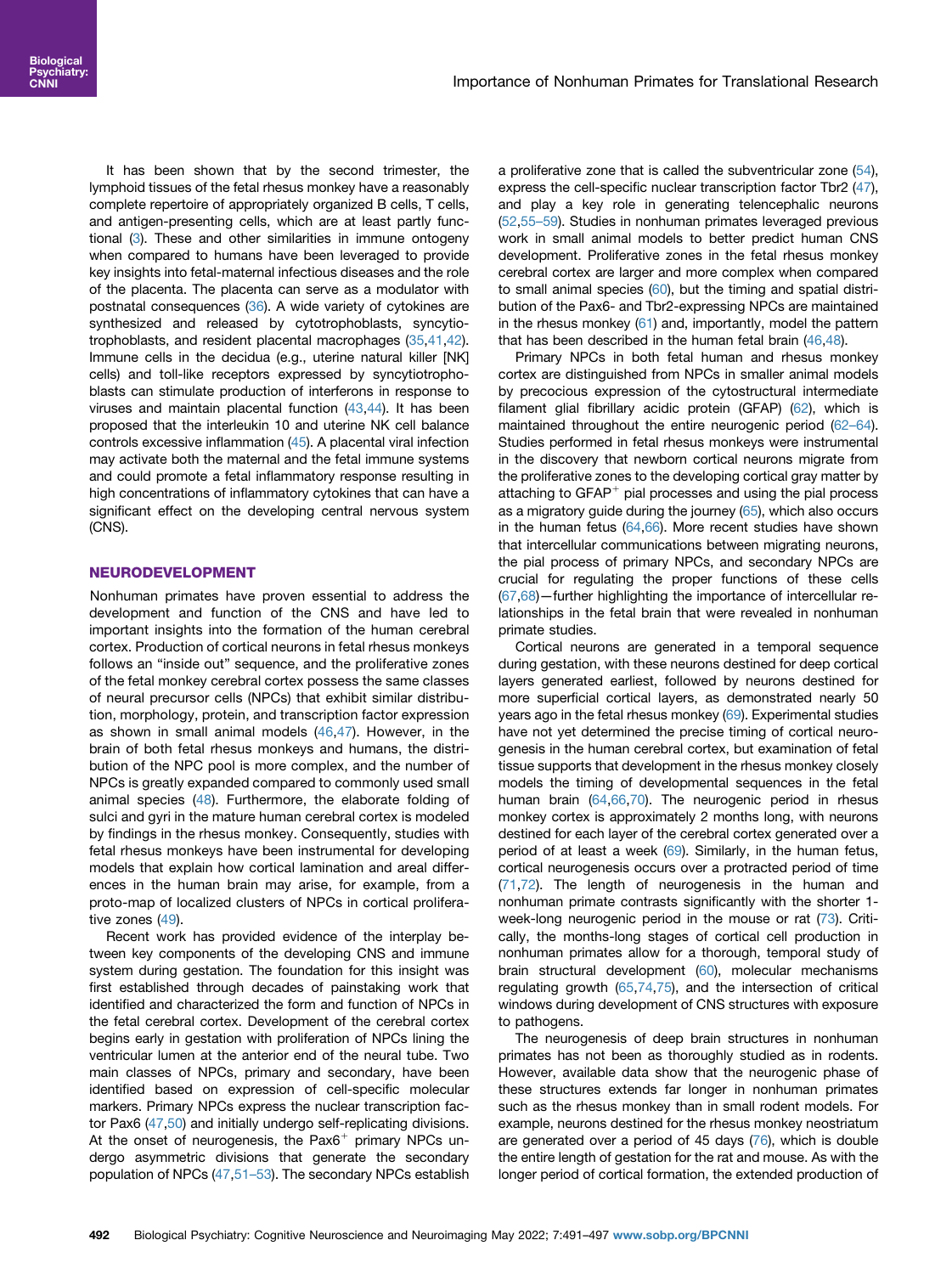striatal neurons in human and nonhuman primates may provide greater opportunity for interference through pathogen exposure.

#### MICROGLIA: IMMUNE CELLS OF THE CNS

It has become increasingly clear that the immune system plays a key functional role in development of the brain [\(77\)](#page-5-24). The innate immune cells of the CNS, microglial cells, contribute to an array of developmental programs, including axon pathfinding, synapse development and maintenance, and cortical layer formation (77-[81](#page-5-24)). Microglia in the fetal human and rhesus monkey brain begin to colonize the cerebral cortex at the onset of cortical neurogenesis and initially populate the neural proliferative zones ([78](#page-5-25),[82](#page-5-26)-86). On arriving in the fetal cortex, microglia establish connections with NPCs and developing vasculature [\(78](#page-5-25),[87](#page-5-27)[,88\)](#page-5-28). In particular, the population of microglia located close to the ventricle establish numerous contacts with NPCs, envelop mitotic NPCs in a cell cycle–dependent manner ([87](#page-5-27),[88\)](#page-5-28), and phagocytose NPCs, which slows production of cortical neurons and glia [\(78](#page-5-25)).

Microglia colonize key structures, such as the telencephalon, in significantly larger numbers and at earlier stages of fetal development in nonhuman primates than in small animal species ([87](#page-5-27)), and evidence indicates that microglia in the primate brain differ from those in rodents ([89](#page-5-29)). Together, these findings highlight the importance of nonhuman primates in modeling the intersection between the developing CNS and immune system. Indeed, the comparatively early arrival of microglia in proliferative zones of the fetal primate telencephalon, particularly during the months-long period of cortical neuron production, provides an opportunity for microglia to play a more prominent role in cellular genesis and maturation in primates and supports the concept that microglial cells contribute to formation of the telencephalon from early stages of development. However, this potential developmental benefit may come with risks. Fetal microglia rapidly respond to changes in the local environment, injury, and extrinsic factors introduced through maternal exposure to viral pathogens ([90](#page-6-0)), which has been demonstrated in the baboon and rhesus monkey ([91](#page-6-1)[,92](#page-6-2)). For example, fetal exposure to Zika virus results in profound changes in key components of the fetal cerebral cortex. At 3 weeks after fetal Zika virus inoculation, microglial distribution in the fetal rhesus monkey was shown to be altered, with microglia collected in large heterotopic clusters throughout cortical proliferative zones (see below). The microglial clusters were associated with disturbed distribution of NPCs, enlarged blood vessels, and a thinner cortical plate that persisted 3 months after Zika virus exposure [\(92\)](#page-6-2).

Further, we have found that microglia in the typically developing fetal brain exhibit multiple phenotypes that are revealed through differential expression of markers such as CD68. This includes analysis of morphological features such as an ameboid versus ramified cellular phenotype, and extension of phagocytic cups that contact precursor cells and differentiating cells in the germinal zones. These analyses have captured distinct states of microglial activation at the molecular and morphological levels and the relative proportion of these cellular phenotypes during development [\(78](#page-5-25),[87](#page-5-27)).

Environmental stimuli that induce a maternal immune response are therefore capable of engaging immune cells in fetal tissues, including the brain, and potentially altering the normal developmental trajectory. These data support the concept that microglia may be one conduit between pathogen exposure and atypical outcomes in primate neurodevelopment. Further studies on intercellular communications in the prenatal proliferative zones will aid in defining the functional roles of microglial cells in the developing brain under typical developmental conditions and with respect to neurodevelopmental disorders. These data exemplify why rhesus monkeys are an essential model for understanding CNS development and the role of viral and other teratogens.

# VIRAL TERATOGENS

As noted above, the rhesus monkey closely mirrors human development, including length of gestation, growth characteristics, and organ ontogeny. The importance of these features is clear in the historical accounting of the thalidomide tragedy [\(93\)](#page-6-3) and, more recently, viral teratogens such as the TORCH (Toxoplasma gondii, other, rubella virus, cytomegalovirus [CMV], and herpes simplex virus) agents, Zika virus, and CMV (94–[96\)](#page-6-4). The maternal-placental-fetal interface provides close contact between the uterine mucosa, placenta, and fetal membranes. Despite this potential physical and immunologic barrier, microorganisms can sometimes bypass the host adaptive and innate immune system and lead to congenital infection.

#### Microglia and Zika Virus

Although Zika virus was discovered in 1952 in Uganda ([97](#page-6-5)), it remained little studied until the South American outbreak in 2015 ([98](#page-6-6)). Studies in nonhuman primates soon followed, which demonstrated features consistent with typical human infections [\(99,](#page-6-7)[100](#page-6-8)). Most often, infected adult macaques manifest only transient viremia and subclinical disease; the infection may be transmitted from dams to their fetuses and can cause adverse fetal outcomes. In humans, the congenital sequelae to in utero infection (congenital Zika syndrome) develop in approximately 1 in 7 infants born to infected mothers ([101](#page-6-9)).

Our studies have addressed the impact of Zika virus on fetal development more directly, by inoculating early-gestation fetal rhesus monkeys using an ultrasound-guided approach (intraperitoneal or intracranial) [\(92\)](#page-6-2). Transient maternal viremia was observed, and sustained maternal immune activation was detected by flow cytometry. Maternal T cell activation and maturation was assessed by following expression of CCR5, HLA-DR, and memory/effector subset markers. Maternal CCR5 expression by  $CD4^+$  T cells followed a pattern of early upregulation with a later decline, in a pattern similar to maternal viral load; maximum maternal viral load and CCR5 expression appeared to be associated. The increased expression of CCR5 followed the early spike in maternal viral load by 10 to 30 days. In some cases, maternal CCR5 expression was maintained despite resolution of viremia. As noted above, significant morphologic changes were observed in the fetal cerebral cortex at 3 weeks after Zika virus inoculation, including massive alterations in the distribution, density, number, and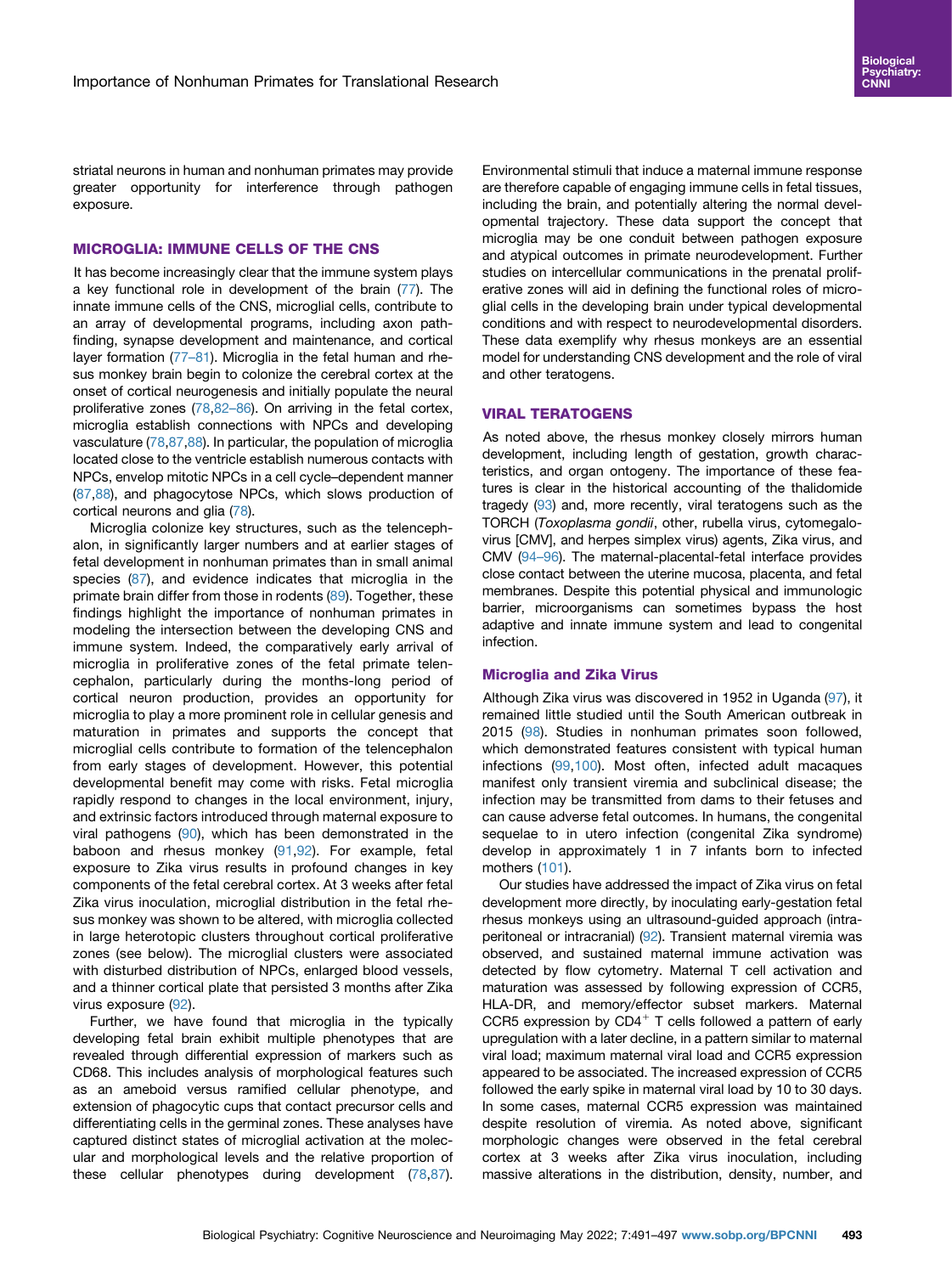morphology of microglial cells in proliferative regions of the fetal cerebral cortex; an altered distribution of Tbr $2^+$  NPCs; increased diameter and volume of blood vessels in the cortical proliferative zones; and a thinner cortical plate. At 3 months after inoculation, alterations in morphology, distribution, and microglial cell density were also observed with an increase in blood vessel volume and a thinner cortical plate.

One question under study is whether adverse fetal outcomes require direct infection of fetal tissues or if placental infection and resulting dysfunction are important contributors. Studies in macaques are particularly important in resolving this question because of similarities in placental structure as noted above. Placental Zika virus infection in humans and rhesus monkeys has been shown to result in placental inflammation and vasculitis ([31](#page-4-24)[,32,](#page-4-25)[96](#page-6-10),[99](#page-6-7)[,102](#page-6-11),[103\)](#page-6-12), providing evidence to support that more studies are needed to understand the role of the placenta and the maternal-placental-fetal interface in the range of outcomes associated with infection.

#### CMV and Fetal Immunity

CMV is the most common congenital viral infection in the United States, with approximately 1% of newborns infected ([103\)](#page-6-12). A primary infection in the first trimester has a 40% risk of transmission with 25% resulting in birth defects. Fetal and/or postnatal CMV infections can have a profound, permanent impact on immune function and can result in postnatal hearing loss and neurodevelopmental delays. CMV infection influences nearly 60% of all immune phenotypes and functional responses, including a major impact on the memory T cell pool, with about 10% of the memory T cell repertoire (both  $CD4^+$ and  $CDB<sup>+</sup>$ ) being CMV specific [\(104](#page-6-13)). Human CMV infection is associated with expansion of and adaptive changes in subsets of NK cells, e.g.,  $g^-NK$  cells, a class of cells with memory function that do not rely on germline-encoded, antigen-specific receptors [\(105](#page-6-14)). Some investigators have argued that  $g^-$ NK cells are essentially specific to CMV infection, as CMVseronegative individuals with prevalent  $g^-N$ K cells are frequently shown to possess CMV-specific T cells. CMV infection is also associated with expansion of adaptive immune cells with innate features, e.g., NK-like cytotoxic T lymphocytes, which are  $CDB^+$  cytotoxic T lymphocytes with NK-like surface markers and functional activity. We recently demonstrated that these cells are equivalent to cells previously identified variously as innate memory cells, virtual memory cells, or antimicrobial cytotoxic T lymphocytes, and that their expansion is driven by host interleukin 15 production ([106](#page-6-15)). Innate memory cells express HLA class I–specific inhibitory receptors most often associated with NK cells (e.g., NKG2A) and have the capacity to kill class Ia–deficient targets, such as HIV-infected cells and many tumor cells ([107\)](#page-6-16).

To assess the potential protective role that transplacentally transferred anti-rhesus CMV (RhCMV) immunoglobulin G (IgG) might play in limiting fetal disease, maternal and fetal antibodies to RhCMV were analyzed in rhesus monkeys by obtaining paired maternal/fetal blood samples during gestation, at birth, and postnatally [\(108](#page-6-17)). In uninfected control fetuses, antiviral IgG titers were first detected in the fetal circulation in the early second trimester (approximately 1%–2% of maternal titers), which corresponded to transplacentally transferred IgG. Mean titers in the fetus increased to 12.5% of maternal titers by the late second trimester and increased further during gestation to approximately 50% of maternal titers in the third trimester and at birth. Because maternal RhCMV titers remained unchanged during gestation, relative increases in fetal IgG titers reflect increased transplacental transfer of maternal IgG. Analyses were then performed in fetuses that were directly inoculated intraperitoneally with RhCMV in the late first trimester or early second trimester. For fetuses inoculated in the first trimester, titers paralleled those from control fetuses during gestation. A distinct pattern was observed in fetuses inoculated in the early second trimester when compared to uninoculated: significantly higher RhCMV IgG responses were noted in the third trimester, at term, and at 1-month postnatal age. Since maternal RhCMV titers remained constant across gestation, the increased titers reflected IgG of fetal and neonatal origin. These results demonstrate that fetuses are immunologically competent for de novo IgG production and that the fetal primate develops some degree of effector function at an early stage, although the contribution of this effector function to protection against pathogens remains to be determined.

### **CONCLUSIONS**

The developmental origins of health and disease hypothesis, previously known as the Barker hypothesis, proposes that organ systems are shaped prenatally in ways that set the stage for health or disease across the lifespan [\(109](#page-6-18)). The continued rise in allergic and autoimmune diseases highlights the susceptibility of developing immune pathways, with inflammation a common theme for many chronic illnesses [\(28](#page-4-26),[110,](#page-6-19)[111](#page-6-20)). The need for nonhuman primates in translational research, particularly related to pregnancy, fetal/neonatal development including the CNS, and the role of the immune system, continues to remain a high priority ([99](#page-6-7),112–[116\)](#page-6-21). Ongoing studies that explore the role of the maternal-placental-fetal interface are needed to address new approaches to protect against congenital disease and the potential for neurodevelopmental disorders (117–[119\)](#page-6-22).

#### ACKNOWLEDGMENTS AND DISCLOSURES

This work was supported by the National Institutes of Health (Grant Nos. OD023716 [to AFT, SCN], NS103658 [to AFT, SCN, DJH-O], NS109379 [to SCN, AFT], NS111313 [to SCN, AFT], AI133548 [to AFT], AI084109 [to DJH-O, AFT], and AI090677 [to DJH-O]) and National Institutes of Health Primate Center base operating grant (Grant No. OD011107). In vivo imaging was performed with instrumentation funded by the National Institutes of Health S10 High-End Instrumentation Grant Program (Grant Nos. OD016261 and RR025063 [to AFT]).

The authors report no biomedical financial interests or potential conflicts of interest.

# ARTICLE INFORMATION

From the Departments of Pediatrics (AFT), Cell Biology and Human Anatomy (AFT), Medical Microbiology and Immunology (DJH-O), and Psychiatry and Behavioral Sciences (SCN), School of Medicine, California National Primate Research Center (AFT, DJH-O), and MIND Institute (SCN), University of California Davis, Davis, California.

Address correspondence to Alice F. Tarantal, Ph.D., at [aftarantal@](mailto:aftarantal@ucdavis.edu) [ucdavis.edu.](mailto:aftarantal@ucdavis.edu)

Received Sep 13, 2021; revised Feb 25, 2022; accepted Mar 1, 2022.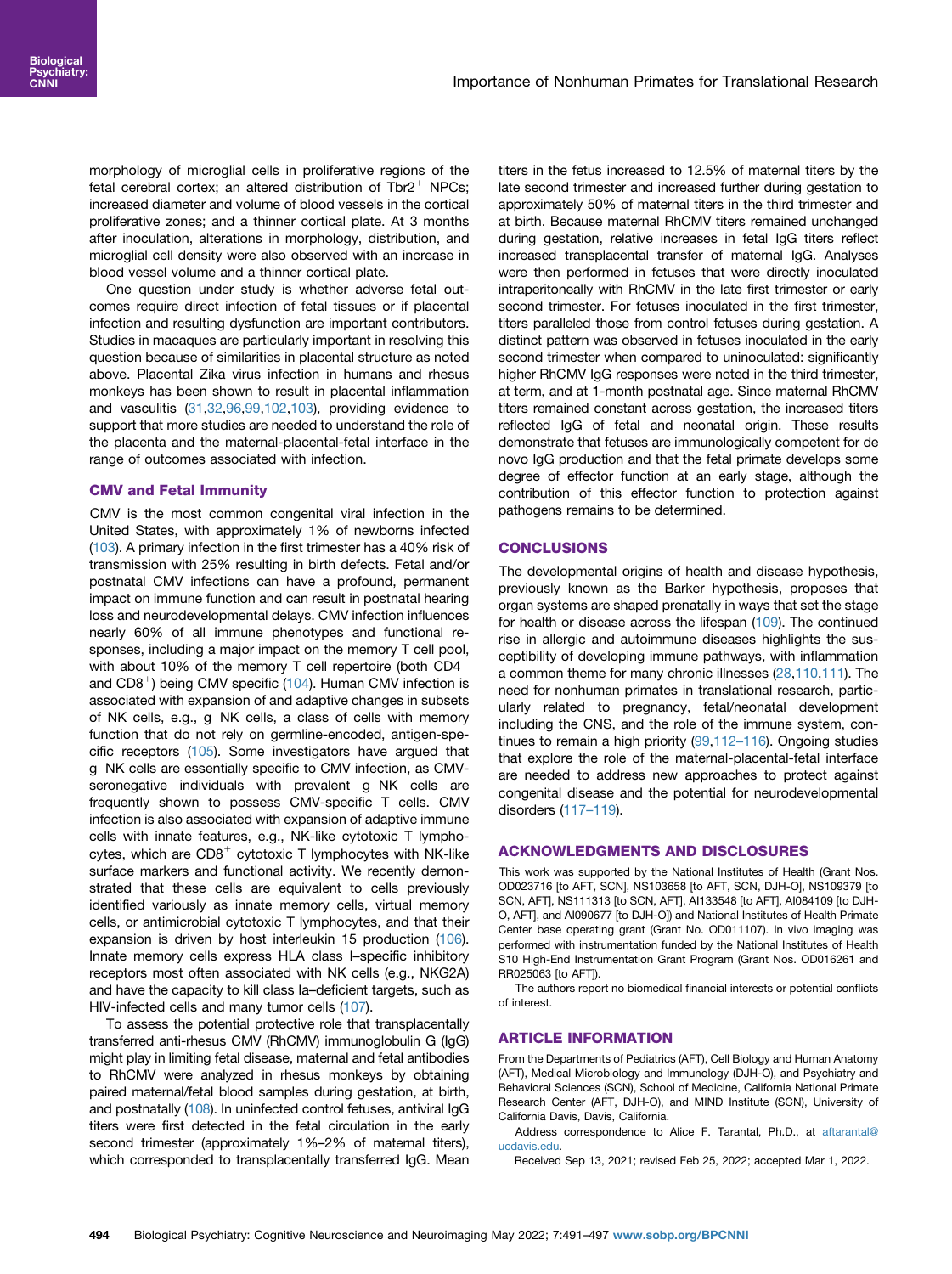# **REFERENCES**

- <span id="page-4-0"></span>1. [Abbott DH, Rogers J, Dumesic DA, Levine JE \(2019\): Naturally](http://refhub.elsevier.com/S2451-9022(22)00053-2/sref1) [occurring and experimentally induced rhesus macaque models for](http://refhub.elsevier.com/S2451-9022(22)00053-2/sref1) [polycystic ovary syndrome: Translational gateways to clinical appli](http://refhub.elsevier.com/S2451-9022(22)00053-2/sref1)[cation. Med Sci \(Basel\) 7:107.](http://refhub.elsevier.com/S2451-9022(22)00053-2/sref1)
- <span id="page-4-5"></span>2. [Batchelder CA, Keyser JL, Lee CCI, Tarantal AF \(2013\): Character](http://refhub.elsevier.com/S2451-9022(22)00053-2/sref2)[ization of growth, glomerular number, and tubular proteins in the](http://refhub.elsevier.com/S2451-9022(22)00053-2/sref2) [developing rhesus monkey kidney. Anat Record 296:1747](http://refhub.elsevier.com/S2451-9022(22)00053-2/sref2)–1757.
- <span id="page-4-8"></span>3. [Batchelder CA, Lee CCI, Duru N, Baker C, Swainson L, McCune JM,](http://refhub.elsevier.com/S2451-9022(22)00053-2/sref3) et al. [\(2014\): Myeloid-lymphoid ontogeny in the rhesus monkey](http://refhub.elsevier.com/S2451-9022(22)00053-2/sref3) (Macaca mulatta[\). Anat Rec 297:1392](http://refhub.elsevier.com/S2451-9022(22)00053-2/sref3)–1406.
- 4. [Batchelder CA, Lee CCI, Martinez ML, Tarantal AF \(2010\): Ontogeny](http://refhub.elsevier.com/S2451-9022(22)00053-2/sref4) [of the kidney and renal developmental markers in the rhesus monkey](http://refhub.elsevier.com/S2451-9022(22)00053-2/sref4) (Macaca mulatta[\). Anat Rec \(Hoboken\) 293:1971](http://refhub.elsevier.com/S2451-9022(22)00053-2/sref4)–1983.
- 5. [Cardoso-Moreira M, Sarropoulos I, Velten B, Mort M, Cooper DN,](http://refhub.elsevier.com/S2451-9022(22)00053-2/sref5) Huber W, et al. [\(2020\): Developmental gene expression differences](http://refhub.elsevier.com/S2451-9022(22)00053-2/sref5) [between humans and mammalian models. Cell Rep 33:108308](http://refhub.elsevier.com/S2451-9022(22)00053-2/sref5).
- 6. [Cox LA, Olivier M, Spradling-Reeves K, Karere GM, Comuzzie AG,](http://refhub.elsevier.com/S2451-9022(22)00053-2/sref6) [VandeBerg JL \(2017\): Nonhuman primates and translational](http://refhub.elsevier.com/S2451-9022(22)00053-2/sref6) research—[cardiovascular disease. ILAR J 58:235](http://refhub.elsevier.com/S2451-9022(22)00053-2/sref6)–250.
- 7. [Estes JD, Wong SW, Brenchley JM \(2018\): Nonhuman primate](http://refhub.elsevier.com/S2451-9022(22)00053-2/sref7) [models of human viral infections. Nat Rev Immunol 18:390](http://refhub.elsevier.com/S2451-9022(22)00053-2/sref7)–404.
- 8. [Huber HF, Jenkins SL, Li C, Nathanielsz PW \(2020\): Strength of](http://refhub.elsevier.com/S2451-9022(22)00053-2/sref8) [nonhuman primate studies of developmental programming: Review](http://refhub.elsevier.com/S2451-9022(22)00053-2/sref8) [of sample sizes, challenges, and steps for future work. J Dev Orig](http://refhub.elsevier.com/S2451-9022(22)00053-2/sref8) [Health Dis 11:297](http://refhub.elsevier.com/S2451-9022(22)00053-2/sref8)–306.
- <span id="page-4-6"></span>9. [Lee CI, Fletcher MD, Tarantal AF \(2005\): Effects of age on the fre](http://refhub.elsevier.com/S2451-9022(22)00053-2/sref9)[quency, cell cycle, and lineage maturation of rhesus monkey \(](http://refhub.elsevier.com/S2451-9022(22)00053-2/sref9)Macaca  $m$ ulatta[\)](http://refhub.elsevier.com/S2451-9022(22)00053-2/sref9) [CD34](http://refhub.elsevier.com/S2451-9022(22)00053-2/sref9)<sup>+</sup> [and hematopoietic progenitor cells. Pediatr Res](http://refhub.elsevier.com/S2451-9022(22)00053-2/sref9) [58:315](http://refhub.elsevier.com/S2451-9022(22)00053-2/sref9)–322.
- 10. [Messaoudi I, Estep R, Robinson B, Wong SW \(2011\): Nonhuman](http://refhub.elsevier.com/S2451-9022(22)00053-2/sref10) [primate models of human immunology. Antiox Redox Sign 14:261](http://refhub.elsevier.com/S2451-9022(22)00053-2/sref10)– [273.](http://refhub.elsevier.com/S2451-9022(22)00053-2/sref10)
- 11. [Plopper CG, Hyde DM \(1992\): Epithelial cells of bronchioles. In:](http://refhub.elsevier.com/S2451-9022(22)00053-2/sref11) [Parent RA, editor. Comparative Biology of the Normal Lung. Boca](http://refhub.elsevier.com/S2451-9022(22)00053-2/sref11) [Raton, FL: CRC Press, 85](http://refhub.elsevier.com/S2451-9022(22)00053-2/sref11)–92.
- <span id="page-4-1"></span>12. [Ramsey EM, Houston ML, Harris JW \(1976\): Interactions of the](http://refhub.elsevier.com/S2451-9022(22)00053-2/sref12) [trophoblast and maternal tissues in three closely related primate](http://refhub.elsevier.com/S2451-9022(22)00053-2/sref12) [species. Am J Obstet Gynecol 124:647](http://refhub.elsevier.com/S2451-9022(22)00053-2/sref12)–652.
- 13. [Saravanan C, Flandre T, Hodo CL, Lewis AD, Mecklenburg L,](http://refhub.elsevier.com/S2451-9022(22)00053-2/sref13) Romeike A, et al. [\(2020\): Research relevant conditions and pathology](http://refhub.elsevier.com/S2451-9022(22)00053-2/sref13) [in nonhuman primates. ILAR J 61:139-166.](http://refhub.elsevier.com/S2451-9022(22)00053-2/sref13)
- 14. [Stouffer RL, Woodruff TK \(2017\): Nonhuman primates: A vital model](http://refhub.elsevier.com/S2451-9022(22)00053-2/sref14) [for basic and applied research on female reproduction, prenatal](http://refhub.elsevier.com/S2451-9022(22)00053-2/sref14) [development, and women](http://refhub.elsevier.com/S2451-9022(22)00053-2/sref14)'s health. ILAR J 58:281–294.
- <span id="page-4-2"></span>15. [Tarantal AF \(2005\): Ultrasound imaging in rhesus and long-tailed](http://refhub.elsevier.com/S2451-9022(22)00053-2/sref15) [macaques: Reproductive and research applications. In: Wolfe-](http://refhub.elsevier.com/S2451-9022(22)00053-2/sref15)[Coote S, editor. The Laboratory Primate. London: Elsevier, 317](http://refhub.elsevier.com/S2451-9022(22)00053-2/sref15)–351.
- 16. [Warren WC, Harris RA, Haukness M, Fiddes IT, Murali SC,](http://refhub.elsevier.com/S2451-9022(22)00053-2/sref16) Fernandes J, et al. [\(2020\): Sequence diversity analyses of an](http://refhub.elsevier.com/S2451-9022(22)00053-2/sref16) [improved rhesus macaque genome enhance its biomedical utility.](http://refhub.elsevier.com/S2451-9022(22)00053-2/sref16) [Science 370:eabc6617](http://refhub.elsevier.com/S2451-9022(22)00053-2/sref16).
- <span id="page-4-3"></span>17. [Gribnau AAM, Geijsberts LGM \(1985\): Morphogenesis of the brain in](http://refhub.elsevier.com/S2451-9022(22)00053-2/sref17) [staged rhesus monkey embryos. Adv Anat Embryol Cell Biol 91:1](http://refhub.elsevier.com/S2451-9022(22)00053-2/sref17)–69.
- <span id="page-4-4"></span>18. [Heuser CH, Streeter GL \(1941\): Development of the macaque em](http://refhub.elsevier.com/S2451-9022(22)00053-2/sref18)[bryo. Contrib Embryol 29:15](http://refhub.elsevier.com/S2451-9022(22)00053-2/sref18)–55.
- <span id="page-4-7"></span>19. [Cowan MJ, Chou SH, Tarantal AF \(2001\): Tolerance induction post in](http://refhub.elsevier.com/S2451-9022(22)00053-2/sref19) [utero stem cell transplantation. In: Holzgreve W, Lessl M, editors.](http://refhub.elsevier.com/S2451-9022(22)00053-2/sref19) [Stem Cells From Cord Blood, In Utero Stem Cell Development, and](http://refhub.elsevier.com/S2451-9022(22)00053-2/sref19) [Transplantation-Inclusive Gene Therapy. New York: Springer-Verlag,](http://refhub.elsevier.com/S2451-9022(22)00053-2/sref19) 145–[196.](http://refhub.elsevier.com/S2451-9022(22)00053-2/sref19)
- <span id="page-4-9"></span>20. [Mestas J, Hughes CC \(2004\): Of mice and not men: Differences](http://refhub.elsevier.com/S2451-9022(22)00053-2/sref20) [between mouse and human immunology. J Immunol 172:2731](http://refhub.elsevier.com/S2451-9022(22)00053-2/sref20)– [2738.](http://refhub.elsevier.com/S2451-9022(22)00053-2/sref20)
- <span id="page-4-10"></span>21. [Bakkour S, Baker C, Tarantal AF, Wen L, Busch MP, Lee TH,](http://refhub.elsevier.com/S2451-9022(22)00053-2/sref21) et al. [\(2014\): Analysis of maternal microchimerism in rhesus monkeys](http://refhub.elsevier.com/S2451-9022(22)00053-2/sref21) (Macaca mulatta[\) using real-time quantitative PCR ampli](http://refhub.elsevier.com/S2451-9022(22)00053-2/sref21)fication of [MHC polymorphisms. Chimerism 5:6](http://refhub.elsevier.com/S2451-9022(22)00053-2/sref21)–15.
- 22. [Bianchi DW, Khosrotehrani K, Way SS, MacKenzie TC, Bajema I,](http://refhub.elsevier.com/S2451-9022(22)00053-2/sref22) O'[Donoghue K \(2021\): Forever connected: The lifelong biological](http://refhub.elsevier.com/S2451-9022(22)00053-2/sref22) [consequences of fetomaternal and maternofetal microchimerism.](http://refhub.elsevier.com/S2451-9022(22)00053-2/sref22) [Clin Chem 67:351](http://refhub.elsevier.com/S2451-9022(22)00053-2/sref22)–362.
- 23. [Jimenez](http://refhub.elsevier.com/S2451-9022(22)00053-2/sref23) [DF,](http://refhub.elsevier.com/S2451-9022(22)00053-2/sref23) [Leapley](http://refhub.elsevier.com/S2451-9022(22)00053-2/sref23) [AC,](http://refhub.elsevier.com/S2451-9022(22)00053-2/sref23) [Lee](http://refhub.elsevier.com/S2451-9022(22)00053-2/sref23) [CI,](http://refhub.elsevier.com/S2451-9022(22)00053-2/sref23) [Tarantal](http://refhub.elsevier.com/S2451-9022(22)00053-2/sref23) [AF](http://refhub.elsevier.com/S2451-9022(22)00053-2/sref23) [\(2005\):](http://refhub.elsevier.com/S2451-9022(22)00053-2/sref23) [Fetal](http://refhub.elsevier.com/S2451-9022(22)00053-2/sref23)  $CD34<sup>+</sup>$  $CD34<sup>+</sup>$ [cells in the maternal circulation and long-term microchimerism in](http://refhub.elsevier.com/S2451-9022(22)00053-2/sref23) [rhesus macaques. Transplantation 79:142](http://refhub.elsevier.com/S2451-9022(22)00053-2/sref23)–146.
- 24. [Jimenez DF, Tarantal AF \(2003\): Quantitative analysis of male fetal](http://refhub.elsevier.com/S2451-9022(22)00053-2/sref24) [DNA in maternal serum of gravid rhesus monkeys \(](http://refhub.elsevier.com/S2451-9022(22)00053-2/sref24)Macaca mulatta). [Pediatr Res 53:18](http://refhub.elsevier.com/S2451-9022(22)00053-2/sref24)–23.
- 25. [Mold JE, McCune JM \(2012\): Immunological tolerance during fetal](http://refhub.elsevier.com/S2451-9022(22)00053-2/sref25) [development: From mouse to man. Adv Immunol 115:73](http://refhub.elsevier.com/S2451-9022(22)00053-2/sref25)–111.
- <span id="page-4-11"></span>26. [Apostol AC, Jensen KDC, Beaudin AE \(2020\): Training the fetal im](http://refhub.elsevier.com/S2451-9022(22)00053-2/sref26)[mune system through maternal in](http://refhub.elsevier.com/S2451-9022(22)00053-2/sref26)flammation—a layered hygiene [hypothesis. Front Immunol 11:123.](http://refhub.elsevier.com/S2451-9022(22)00053-2/sref26)
- 27. [Arora N, Sadovsky Y, Dermody TS, Coyne CB \(2017\): Microbial](http://refhub.elsevier.com/S2451-9022(22)00053-2/sref27) [vertical transmission during human pregnancy. Cell Host Microbe](http://refhub.elsevier.com/S2451-9022(22)00053-2/sref27) [21:561](http://refhub.elsevier.com/S2451-9022(22)00053-2/sref27)–567.
- <span id="page-4-26"></span>28. [Duan Y, Zeng L, Zheng C, Song B, Li F, Kong X,](http://refhub.elsevier.com/S2451-9022(22)00053-2/sref28) et al. (2018): Infl[ammatory links between high fat diets and diseases. Front Immunol](http://refhub.elsevier.com/S2451-9022(22)00053-2/sref28) [9:2649.](http://refhub.elsevier.com/S2451-9022(22)00053-2/sref28)
- 29. [Sureshchandra S, Marshall NE, Messaoudi I \(2019\): Impact of pre](http://refhub.elsevier.com/S2451-9022(22)00053-2/sref29)[gravid obesity on maternal and fetal immunity: Fertile grounds for](http://refhub.elsevier.com/S2451-9022(22)00053-2/sref29) [reprogramming. J Leukoc Biol 106:1035](http://refhub.elsevier.com/S2451-9022(22)00053-2/sref29)–1050.
- <span id="page-4-12"></span>30. [Tarantal AF, Berglund L \(2014\): Obesity and lifespan health](http://refhub.elsevier.com/S2451-9022(22)00053-2/sref30)—impor[tance of the fetal environment. Nutrients 6:1725](http://refhub.elsevier.com/S2451-9022(22)00053-2/sref30)–1736.
- <span id="page-4-24"></span>31. [Chen Q, Gouilly J, Ferrat YJ, Espino A, Glaziou Q, Cartron G,](http://refhub.elsevier.com/S2451-9022(22)00053-2/sref31) et al. [\(2020\): Metabolic reprogramming by Zika virus provokes in](http://refhub.elsevier.com/S2451-9022(22)00053-2/sref31)flamma[tion in human placenta. Nature Commun 11:2967](http://refhub.elsevier.com/S2451-9022(22)00053-2/sref31).
- <span id="page-4-25"></span>32. [Crooks CM, Weiler AM, Rybarczyk SL, Bliss M, Jaeger AS,](http://refhub.elsevier.com/S2451-9022(22)00053-2/sref32) Murphy ME, et al. [\(2021\): African-lineage Zika virus replication dy](http://refhub.elsevier.com/S2451-9022(22)00053-2/sref32)[namics and maternal-fetal interface infection in pregnant rhesus](http://refhub.elsevier.com/S2451-9022(22)00053-2/sref32) [macaques. J Virol 95:e0222020](http://refhub.elsevier.com/S2451-9022(22)00053-2/sref32).
- 33. [Heerema-McKinney A \(2018\): Defense and infection of the human](http://refhub.elsevier.com/S2451-9022(22)00053-2/sref33) [placenta. APMIS 126:570](http://refhub.elsevier.com/S2451-9022(22)00053-2/sref33)–588.
- 34. [Jennewein MF, Abu-Raya B, Jiang Y, Alter G, Marchant A \(2017\):](http://refhub.elsevier.com/S2451-9022(22)00053-2/sref34) [Transfer of maternal immunity and programming of the newborn](http://refhub.elsevier.com/S2451-9022(22)00053-2/sref34) [immune system. Semin Immunopathol 39:605](http://refhub.elsevier.com/S2451-9022(22)00053-2/sref34)–613.
- <span id="page-4-17"></span>35. [Kim CJ, Romero R, Chaemsaithong P, Kim JS \(2015\): Chronic](http://refhub.elsevier.com/S2451-9022(22)00053-2/sref35) infl[ammation of the placenta: De](http://refhub.elsevier.com/S2451-9022(22)00053-2/sref35)finition, classification, pathogenesis, and clinical signifi[cance. Am J Obstet Gynecol](http://refhub.elsevier.com/S2451-9022(22)00053-2/sref35) [213:S53](http://refhub.elsevier.com/S2451-9022(22)00053-2/sref35)–S69.
- <span id="page-4-16"></span>36. [Kreis NN, Ritter A, Louwen F, Yuan J \(2020\): A message from the](http://refhub.elsevier.com/S2451-9022(22)00053-2/sref36) [human placenta: Structural and immunomodulatory defense against](http://refhub.elsevier.com/S2451-9022(22)00053-2/sref36) [SARS-CoV-2. Cells 9:1777](http://refhub.elsevier.com/S2451-9022(22)00053-2/sref36).
- 37. [Ozen M, Novak C, Burd I \(2018\): Placenta immune in](http://refhub.elsevier.com/S2451-9022(22)00053-2/sref37)filtrates and [perinatal outcomes. Am J Reprod Immunol 79:e12850](http://refhub.elsevier.com/S2451-9022(22)00053-2/sref37).
- <span id="page-4-13"></span>38. [Lu-Culligan A, Iwasaki A \(2020\): The role of immune factors in](http://refhub.elsevier.com/S2451-9022(22)00053-2/sref38) [shaping fetal neurodevelopment. Annu Rev Cell Dev Biol 36:441](http://refhub.elsevier.com/S2451-9022(22)00053-2/sref38)–468.
- <span id="page-4-14"></span>39. [Basha S, Surendran N, Pichichero M \(2014\): Immune responses in](http://refhub.elsevier.com/S2451-9022(22)00053-2/sref39) [neonates. Expert Rev Clin Immunol 10:1171](http://refhub.elsevier.com/S2451-9022(22)00053-2/sref39)–1184.
- <span id="page-4-15"></span>40. [Levy O \(2007\): Innate immunity of the newborn: Basic mechanisms](http://refhub.elsevier.com/S2451-9022(22)00053-2/sref40) [and clinical correlates. Nat Rev Immunol 7:379](http://refhub.elsevier.com/S2451-9022(22)00053-2/sref40)–390.
- <span id="page-4-18"></span>41. [Bayer A, Lennemann NJ, Puyang Y, Bramley JC, Morpsky S, De](http://refhub.elsevier.com/S2451-9022(22)00053-2/sref41) Azeved Marques ET, et al. [\(2016\): Type III interferons produced by](http://refhub.elsevier.com/S2451-9022(22)00053-2/sref41) [human placental trophoblasts confer protection against Zika virus](http://refhub.elsevier.com/S2451-9022(22)00053-2/sref41) [infection. Cell Host Microbe 19:705](http://refhub.elsevier.com/S2451-9022(22)00053-2/sref41)–712.
- <span id="page-4-19"></span>42. [Silasi M, Cardenas I, Kwon JY, Racicot K, Aldo P, Mor G \(2015\): Viral](http://refhub.elsevier.com/S2451-9022(22)00053-2/sref42) [infections during pregnancy. Am J Reprod Immunol 73:199](http://refhub.elsevier.com/S2451-9022(22)00053-2/sref42)–213.
- <span id="page-4-20"></span>43. [Koga K, Mor G \(2010\): Toll-like receptors at the maternal-fetal](http://refhub.elsevier.com/S2451-9022(22)00053-2/sref43) [interface in normal pregnancy and pregnancy disorders. Am J](http://refhub.elsevier.com/S2451-9022(22)00053-2/sref43) [Reprod Immunol 63:587](http://refhub.elsevier.com/S2451-9022(22)00053-2/sref43)–600.
- <span id="page-4-21"></span>44. Mor G (2016): Placental infl[ammatory response to Zika virus may](http://refhub.elsevier.com/S2451-9022(22)00053-2/sref44) [affect fetal brain development. Am J Reprod Immunol 75:421](http://refhub.elsevier.com/S2451-9022(22)00053-2/sref44)–422.
- <span id="page-4-22"></span>45. [Racicot K, Kwon JY, Aldo P, Silasi M, Mor G \(2014\): Understanding](http://refhub.elsevier.com/S2451-9022(22)00053-2/sref45) [the complexity of the immune system during pregnancy. Am J](http://refhub.elsevier.com/S2451-9022(22)00053-2/sref45) [Reprod Immunol 72:107](http://refhub.elsevier.com/S2451-9022(22)00053-2/sref45)–116.
- <span id="page-4-23"></span>46. [Clowry G, Molnar Z, Rakic P \(2010\): Renewed focus on the devel](http://refhub.elsevier.com/S2451-9022(22)00053-2/sref46)[oping human neocortex. J Anat 217:276](http://refhub.elsevier.com/S2451-9022(22)00053-2/sref46)–288.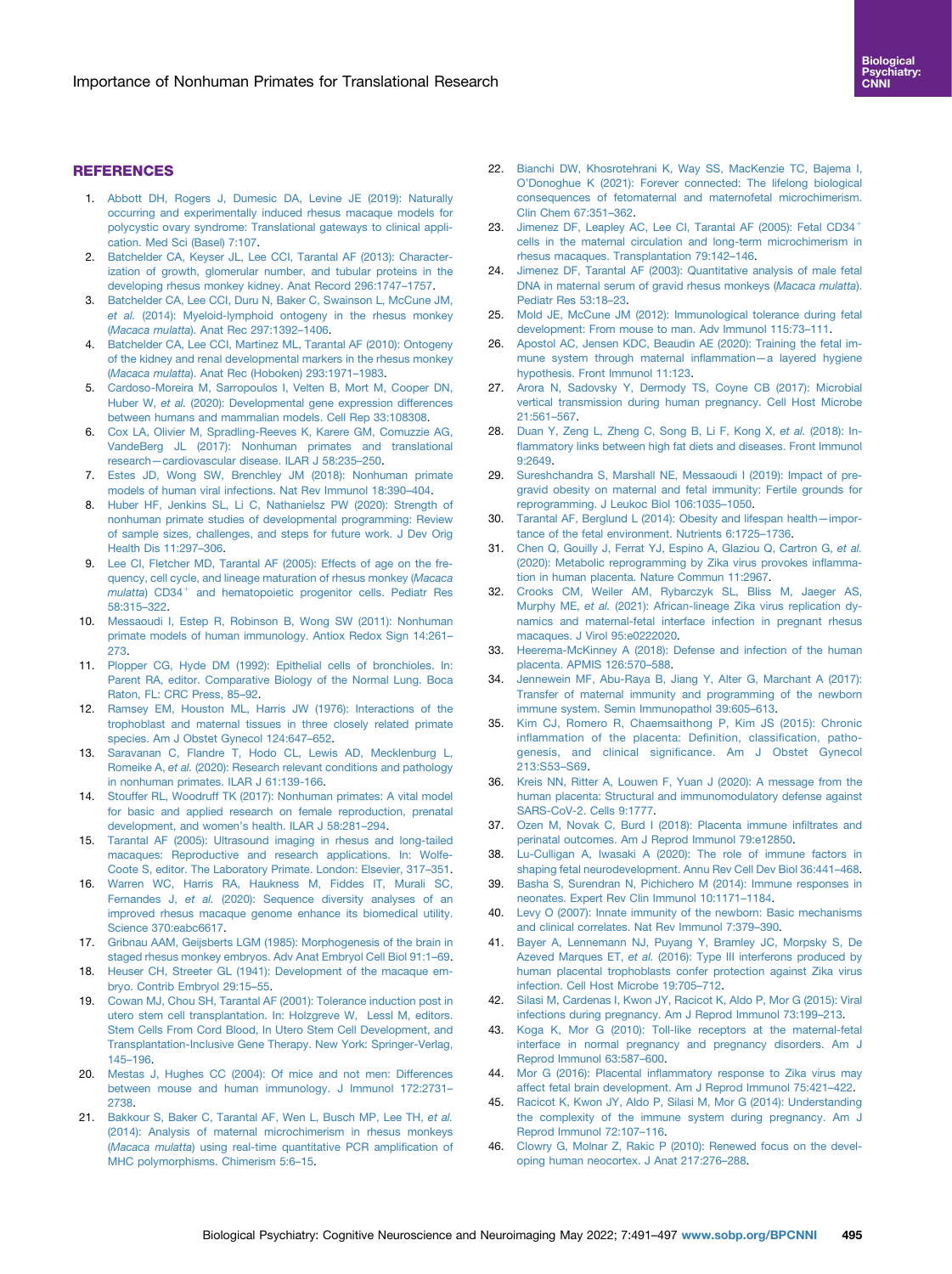- <span id="page-5-0"></span>47. [Englund C, Fink A, Lau C, Pham D, Daza RA, Bulfone A,](http://refhub.elsevier.com/S2451-9022(22)00053-2/sref47) et al. (2005): [Pax6, Tbr2, and Tbr1 are expressed sequentially by radial glia, in](http://refhub.elsevier.com/S2451-9022(22)00053-2/sref47)[termediate progenitor cells, and postmitotic neurons in developing](http://refhub.elsevier.com/S2451-9022(22)00053-2/sref47) [neocortex. J Neurosci 25:247](http://refhub.elsevier.com/S2451-9022(22)00053-2/sref47)–251.
- <span id="page-5-1"></span>48. [Hansen DV, Lui JH, Parker PR, Kriegstein AR \(2010\): Neurogenic](http://refhub.elsevier.com/S2451-9022(22)00053-2/sref48) [radial glia in the outer subventricular zone of human neocortex. Na](http://refhub.elsevier.com/S2451-9022(22)00053-2/sref48)[ture 464:554](http://refhub.elsevier.com/S2451-9022(22)00053-2/sref48)–561.
- <span id="page-5-2"></span>49. Rakic P (1988): Specifi[cation of cerebral cortical areas. Science](http://refhub.elsevier.com/S2451-9022(22)00053-2/sref49) [241:170](http://refhub.elsevier.com/S2451-9022(22)00053-2/sref49)–176.
- <span id="page-5-3"></span>50. [Gotz M, Stoykova A, Gruss P \(1998\): Pax6 controls radial glia dif](http://refhub.elsevier.com/S2451-9022(22)00053-2/sref50)[ferentiation in the cerebral cortex. Neuron 21:1031](http://refhub.elsevier.com/S2451-9022(22)00053-2/sref50)–1044.
- <span id="page-5-4"></span>51. [Cai L, Hayes NL, Takahashi T, Caviness VS Jr, Nowakowski RS](http://refhub.elsevier.com/S2451-9022(22)00053-2/sref51) [\(2002\): Size distribution of retrovirally marked lineages matches](http://refhub.elsevier.com/S2451-9022(22)00053-2/sref51) [prediction from population measurements of cell cycle behavior.](http://refhub.elsevier.com/S2451-9022(22)00053-2/sref51) [J Neurosci Res 69:731](http://refhub.elsevier.com/S2451-9022(22)00053-2/sref51)–744.
- <span id="page-5-6"></span>52. [Noctor SC, Martínez-Cerdeño V, Ivic L, Kriegstein AR \(2004\): Cortical](http://refhub.elsevier.com/S2451-9022(22)00053-2/sref52) [neurons arise in symmetric and asymmetric division zones and](http://refhub.elsevier.com/S2451-9022(22)00053-2/sref52) migrate through specifi[c phases. Nat Neurosci 7:136](http://refhub.elsevier.com/S2451-9022(22)00053-2/sref52)–144.
- 53. [Takahashi T, Nowakowski RS, Caviness V Jr \(1995\): Early ontogeny](http://refhub.elsevier.com/S2451-9022(22)00053-2/sref53) [of the secondary proliferative population of the embryonic murine](http://refhub.elsevier.com/S2451-9022(22)00053-2/sref53) [cerebral wall. J Neurosci 15:6058](http://refhub.elsevier.com/S2451-9022(22)00053-2/sref53)–6068.
- <span id="page-5-5"></span>54. [Angevine JB, Bodian D, Coulombre AJ, Edds MV, Hamburger V,](http://refhub.elsevier.com/S2451-9022(22)00053-2/sref54) Jacobson M, et al. [\(1970\): Embryonic vertebrate central nervous](http://refhub.elsevier.com/S2451-9022(22)00053-2/sref54) [system: Revised terminology. Anat Rec 166:257](http://refhub.elsevier.com/S2451-9022(22)00053-2/sref54)–261.
- <span id="page-5-7"></span>55. [Haubensak W, Attardo A, Denk W, Huttner WB \(2004\): Neurons](http://refhub.elsevier.com/S2451-9022(22)00053-2/sref55) [arise in the basal neuroepithelium of the early mammalian telen](http://refhub.elsevier.com/S2451-9022(22)00053-2/sref55)[cephalon: A major site of neurogenesis. Proc Natl Acad Sci U S A](http://refhub.elsevier.com/S2451-9022(22)00053-2/sref55) [101:3196](http://refhub.elsevier.com/S2451-9022(22)00053-2/sref55)–3201.
- 56. [Kowalczyk T, Pontious A, Englund C, Daza RA, Bedogni F, Hodge R,](http://refhub.elsevier.com/S2451-9022(22)00053-2/sref56) et al. [\(2009\): Intermediate neuronal progenitors \(basal progenitors\)](http://refhub.elsevier.com/S2451-9022(22)00053-2/sref56) [produce pyramidal-projection neurons for all layers of cerebral cor](http://refhub.elsevier.com/S2451-9022(22)00053-2/sref56)[tex. Cereb Cortex 19:2439](http://refhub.elsevier.com/S2451-9022(22)00053-2/sref56)–2450.
- 57. [Miyata T, Kawaguchi A, Saito K, Kawano M, Muto T, Ogawa M](http://refhub.elsevier.com/S2451-9022(22)00053-2/sref57) [\(2004\): Asymmetric production of surface-dividing and non-surface](http://refhub.elsevier.com/S2451-9022(22)00053-2/sref57)[dividing cortical progenitor cells. Development 131:3133](http://refhub.elsevier.com/S2451-9022(22)00053-2/sref57)–3145.
- 58. [Sessa A, Mao CA, Colasante G, Nini A, Klein WH, Broccoli V \(2010\):](http://refhub.elsevier.com/S2451-9022(22)00053-2/sref58) [Tbr2-positive intermediate \(basal\) neuronal progenitors safeguard](http://refhub.elsevier.com/S2451-9022(22)00053-2/sref58) [cerebral cortex expansion by controlling ampli](http://refhub.elsevier.com/S2451-9022(22)00053-2/sref58)fication of pallial glu[tamatergic neurons and attraction of subpallial GABAergic in](http://refhub.elsevier.com/S2451-9022(22)00053-2/sref58)[terneurons. Genes Dev 24:1816](http://refhub.elsevier.com/S2451-9022(22)00053-2/sref58)–1826.
- 59. [Sessa A, Mao CA, Hadjantonakis AK, Klein WH, Broccoli V \(2008\):](http://refhub.elsevier.com/S2451-9022(22)00053-2/sref59) [Tbr2 directs conversion of radial glia into basal precursors and guides](http://refhub.elsevier.com/S2451-9022(22)00053-2/sref59) neuronal amplifi[cation by indirect neurogenesis in the developing](http://refhub.elsevier.com/S2451-9022(22)00053-2/sref59) [neocortex. Neuron 60:56](http://refhub.elsevier.com/S2451-9022(22)00053-2/sref59)–69.
- <span id="page-5-8"></span>60. [Smart IH, Dehay C, Giroud P, Berland M, Kennedy H \(2002\): Unique](http://refhub.elsevier.com/S2451-9022(22)00053-2/sref60) [morphological features of the proliferative zones and postmitotic](http://refhub.elsevier.com/S2451-9022(22)00053-2/sref60) [compartments of the neural epithelium giving rise to striate and](http://refhub.elsevier.com/S2451-9022(22)00053-2/sref60) [extrastriate cortex in the monkey. Cereb Cortex 12:37](http://refhub.elsevier.com/S2451-9022(22)00053-2/sref60)–53.
- <span id="page-5-9"></span>61. [Martinez-Cerdeño V, Cunningham CL, Camacho J, Antczak JL,](http://refhub.elsevier.com/S2451-9022(22)00053-2/sref61) Prakash AN, Cziep ME, et al. [\(2012\): Comparative analysis of the](http://refhub.elsevier.com/S2451-9022(22)00053-2/sref61) [subventricular zone in rat, ferret and macaque: Evidence for an outer](http://refhub.elsevier.com/S2451-9022(22)00053-2/sref61) [subventricular zone in rodents. PLoS One 7:e30178.](http://refhub.elsevier.com/S2451-9022(22)00053-2/sref61)
- <span id="page-5-10"></span>62. [Levitt P, Rakic P \(1980\): Immunoperoxidase localization of glial](http://refhub.elsevier.com/S2451-9022(22)00053-2/sref62) fi[brillary acidic protein in radial glial cells and astrocytes of the](http://refhub.elsevier.com/S2451-9022(22)00053-2/sref62) [developing rhesus monkey brain. J Comp Neurol 193:815](http://refhub.elsevier.com/S2451-9022(22)00053-2/sref62)–840.
- 63. [Cunningham CL, Martinez-Cerdeno V, Noctor SC \(2013\): Diversity of](http://refhub.elsevier.com/S2451-9022(22)00053-2/sref63) [neural precursor cell types in the prenatal macaque cerebral cortex](http://refhub.elsevier.com/S2451-9022(22)00053-2/sref63) [exists largely within the astroglial cell lineage. PLoS One 8:e63848.](http://refhub.elsevier.com/S2451-9022(22)00053-2/sref63)
- <span id="page-5-12"></span>64. [de Azevedo LC, Fallet C, Moura-Neto V, Daumas-Duport C, Hedin-](http://refhub.elsevier.com/S2451-9022(22)00053-2/sref64)[Pereira C, Lent R \(2003\): Cortical radial glial cells in human fetuses:](http://refhub.elsevier.com/S2451-9022(22)00053-2/sref64) [Depth-correlated transformation into astrocytes. J Neurobiol 55:288](http://refhub.elsevier.com/S2451-9022(22)00053-2/sref64)– [298.](http://refhub.elsevier.com/S2451-9022(22)00053-2/sref64)
- <span id="page-5-11"></span>65. [Rakic P \(1972\): Mode of cell migration to the super](http://refhub.elsevier.com/S2451-9022(22)00053-2/sref65)ficial layers of fetal [monkey neocortex. J Comp Neurol 145:61](http://refhub.elsevier.com/S2451-9022(22)00053-2/sref65)–83.
- <span id="page-5-13"></span>66. [Sidman RL, Rakic P \(1973\): Neuronal migration, with special refer](http://refhub.elsevier.com/S2451-9022(22)00053-2/sref66)[ence to developing human brain: A review. Brain Res 62:1](http://refhub.elsevier.com/S2451-9022(22)00053-2/sref66)–35.
- <span id="page-5-14"></span>67. [Rash BG, Ackman JB, Rakic P \(2016\): Bidirectional radial Ca\(2](http://refhub.elsevier.com/S2451-9022(22)00053-2/sref67)1[\)](http://refhub.elsevier.com/S2451-9022(22)00053-2/sref67) [activity regulates neurogenesis and migration during early cortical](http://refhub.elsevier.com/S2451-9022(22)00053-2/sref67) [column formation. Sci Adv 2:e1501733.](http://refhub.elsevier.com/S2451-9022(22)00053-2/sref67)
- <span id="page-5-15"></span>68. [Yoon KJ, Koo BK, Im SK, Jeong HW, Ghim J, Kwon MC,](http://refhub.elsevier.com/S2451-9022(22)00053-2/sref68) et al. (2008): [Mind bomb 1-expressing intermediate progenitors generate notch](http://refhub.elsevier.com/S2451-9022(22)00053-2/sref68) [signaling to maintain radial glial cells. Neuron 58:519](http://refhub.elsevier.com/S2451-9022(22)00053-2/sref68)–531.
- <span id="page-5-16"></span>69. [Rakic P \(1974\): Neurons in rhesus monkey visual cortex: Systematic](http://refhub.elsevier.com/S2451-9022(22)00053-2/sref69) [relation between time of origin and eventual disposition. Science](http://refhub.elsevier.com/S2451-9022(22)00053-2/sref69) [183:425](http://refhub.elsevier.com/S2451-9022(22)00053-2/sref69)–427.
- <span id="page-5-17"></span>70. [Kostovic I, Rakic P \(1980\): Cytology and time of origin of interstitial](http://refhub.elsevier.com/S2451-9022(22)00053-2/sref70) [neurons in the white matter in infant and adult human and monkey](http://refhub.elsevier.com/S2451-9022(22)00053-2/sref70) [telencephalon. J Neurocytol 9:219](http://refhub.elsevier.com/S2451-9022(22)00053-2/sref70)–242.
- <span id="page-5-18"></span>71. [Arshad A, Vose LR, Vinukonda G, Hu F, Yoshikawa K, Csiszar A,](http://refhub.elsevier.com/S2451-9022(22)00053-2/sref71) et al. [\(2016\): Extended production of cortical interneurons into the third](http://refhub.elsevier.com/S2451-9022(22)00053-2/sref71) [trimester of human gestation. Cereb Cortex 26:2242](http://refhub.elsevier.com/S2451-9022(22)00053-2/sref71)–2256.
- <span id="page-5-19"></span>72. [Malik S, Vinukonda G, Vose LR, Diamond D, Bhimavarapu BB, Hu F,](http://refhub.elsevier.com/S2451-9022(22)00053-2/sref72) et al. [\(2013\): Neurogenesis continues in the third trimester of preg](http://refhub.elsevier.com/S2451-9022(22)00053-2/sref72)[nancy and is suppressed by premature birth. J Neurosci 33:411](http://refhub.elsevier.com/S2451-9022(22)00053-2/sref72)–423.
- <span id="page-5-20"></span>73. [Bayer SA, Altman J \(1991\): Neocortical Development. New York:](http://refhub.elsevier.com/S2451-9022(22)00053-2/sref73) [Raven Press](http://refhub.elsevier.com/S2451-9022(22)00053-2/sref73).
- <span id="page-5-21"></span>74. [Dominguez MH, Ayoub AE, Rakic P \(2013\): POU-III transcription](http://refhub.elsevier.com/S2451-9022(22)00053-2/sref74) [factors \(Brn1, Brn2, and Oct6\) in](http://refhub.elsevier.com/S2451-9022(22)00053-2/sref74)fluence neurogenesis, molecular [identity, and migratory destination of upper-layer cells of the cerebral](http://refhub.elsevier.com/S2451-9022(22)00053-2/sref74) [cortex. Cereb Cortex 23:2632](http://refhub.elsevier.com/S2451-9022(22)00053-2/sref74)–2643.
- <span id="page-5-22"></span>75. [Meinecke DL, Rakic P \(1992\): Expression of GABA and GABAA re](http://refhub.elsevier.com/S2451-9022(22)00053-2/sref75)[ceptors by neurons of the subplate zone in developing primate oc](http://refhub.elsevier.com/S2451-9022(22)00053-2/sref75)[cipital cortex: Evidence for transient local circuits. J Comp Neurol](http://refhub.elsevier.com/S2451-9022(22)00053-2/sref75) [317:91](http://refhub.elsevier.com/S2451-9022(22)00053-2/sref75)–101.
- <span id="page-5-23"></span>76. [Brand S, Rakic P \(1979\): Genesis of the primate neostriatum: \[3H\]](http://refhub.elsevier.com/S2451-9022(22)00053-2/sref76) [thymidine autoradiographic analysis of the time of neuron origin in](http://refhub.elsevier.com/S2451-9022(22)00053-2/sref76) [the rhesus monkey. Neuroscience 4:767](http://refhub.elsevier.com/S2451-9022(22)00053-2/sref76)–778.
- <span id="page-5-24"></span>77. [Salter MW, Stevens B \(2017\): Microglia emerge as central players in](http://refhub.elsevier.com/S2451-9022(22)00053-2/sref77) [brain disease. Nat Med 23:1018](http://refhub.elsevier.com/S2451-9022(22)00053-2/sref77)–1027.
- <span id="page-5-25"></span>78. [Cunningham CL, Martinez-Cerdeno V, Noctor SC \(2013\): Microglia](http://refhub.elsevier.com/S2451-9022(22)00053-2/sref78) [regulate the number of neural precursor cells in the developing ce](http://refhub.elsevier.com/S2451-9022(22)00053-2/sref78)[rebral cortex. J Neurosci 33:4216](http://refhub.elsevier.com/S2451-9022(22)00053-2/sref78)–4233.
- 79. [Paolicelli RC, Bolasco G, Pagani F, Maggi L, Scianni M, Panzanelli P,](http://refhub.elsevier.com/S2451-9022(22)00053-2/sref79) et al. [\(2011\): Synaptic pruning by microglia is necessary for normal](http://refhub.elsevier.com/S2451-9022(22)00053-2/sref79) [brain development. Science 333:1456](http://refhub.elsevier.com/S2451-9022(22)00053-2/sref79)–1458.
- 80. [Schafer DP, Lehrman EK, Kautzman AG, Koyama R, Mardinly AR,](http://refhub.elsevier.com/S2451-9022(22)00053-2/sref80) Yamasaki R, et al. [\(2012\): Microglia sculpt postnatal neural circuits in](http://refhub.elsevier.com/S2451-9022(22)00053-2/sref80) [an activity and complement-dependent manner. Neuron 74:691](http://refhub.elsevier.com/S2451-9022(22)00053-2/sref80)–705.
- 81. [Squarzoni P, Oller G, Hoeffel G, Pont-Lezica L, Rostaing P, Low D,](http://refhub.elsevier.com/S2451-9022(22)00053-2/sref81) et al. [\(2014\): Microglia modulate wiring of the embryonic forebrain.](http://refhub.elsevier.com/S2451-9022(22)00053-2/sref81) [Cell Rep 8:1271](http://refhub.elsevier.com/S2451-9022(22)00053-2/sref81)–1279.
- <span id="page-5-26"></span>82. [Andjelkovic AV, Nikolic B, Pachter JS, Zecevic N \(1998\): Macro](http://refhub.elsevier.com/S2451-9022(22)00053-2/sref82)[phages/microglial cells in human central nervous system during](http://refhub.elsevier.com/S2451-9022(22)00053-2/sref82) [development: An immunohistochemical study. Brain Res 814:13](http://refhub.elsevier.com/S2451-9022(22)00053-2/sref82)–25.
- 83. [Arno B, Grassivaro F, Rossi C, Bergamaschi A, Castiglioni V,](http://refhub.elsevier.com/S2451-9022(22)00053-2/sref83) Furlan R, et al. [\(2014\): Neural progenitor cells orchestrate microglia](http://refhub.elsevier.com/S2451-9022(22)00053-2/sref83) [migration and positioning into the developing cortex. Nat Commun](http://refhub.elsevier.com/S2451-9022(22)00053-2/sref83) [5:5611.](http://refhub.elsevier.com/S2451-9022(22)00053-2/sref83)
- 84. [Monier A, Evrard P, Gressens P, Verney C \(2006\): Distribution and](http://refhub.elsevier.com/S2451-9022(22)00053-2/sref84) [differentiation of microglia in the human telencephalon during the](http://refhub.elsevier.com/S2451-9022(22)00053-2/sref84) first [two trimesters of gestation. J Comp Neurol 499:565](http://refhub.elsevier.com/S2451-9022(22)00053-2/sref84)–582.
- 85. [Rezaie P, Male D \(1999\): Colonisation of the developing human brain](http://refhub.elsevier.com/S2451-9022(22)00053-2/sref85) [and spinal cord by microglia: A review. Microsc Res Tech 45:359](http://refhub.elsevier.com/S2451-9022(22)00053-2/sref85)– [382](http://refhub.elsevier.com/S2451-9022(22)00053-2/sref85).
- 86. [Verney C, Monier A, Fallet-Bianco C, Gressens P \(2010\): Early](http://refhub.elsevier.com/S2451-9022(22)00053-2/sref86) [microglial colonization of the human forebrain and possible involve](http://refhub.elsevier.com/S2451-9022(22)00053-2/sref86)[ment in periventricular white-matter injury of preterm infants. J Anat](http://refhub.elsevier.com/S2451-9022(22)00053-2/sref86) [217:436](http://refhub.elsevier.com/S2451-9022(22)00053-2/sref86)–448.
- <span id="page-5-27"></span>87. [Barger N, Keiter J, Kreutz A, Krishnamurthy A, Weidenthaler C,](http://refhub.elsevier.com/S2451-9022(22)00053-2/sref87) Martinez-Cerdeno V, et al. [\(2019\): Microglia: An intrinsic component](http://refhub.elsevier.com/S2451-9022(22)00053-2/sref87) [of the proliferative zones in the fetal rhesus monkey \(](http://refhub.elsevier.com/S2451-9022(22)00053-2/sref87)Macaca mulatta) [cerebral cortex. Cereb Cortex 29:2782](http://refhub.elsevier.com/S2451-9022(22)00053-2/sref87)–2796.
- <span id="page-5-28"></span>88. [Noctor SC, Penna E, Shepherd H, Chelson C, Barger N, Martinez-](http://refhub.elsevier.com/S2451-9022(22)00053-2/sref88)Cerdeno V, et al. [\(2019\): Periventricular microglial cells interact with](http://refhub.elsevier.com/S2451-9022(22)00053-2/sref88) [dividing precursor cells in the nonhuman primate and rodent prenatal](http://refhub.elsevier.com/S2451-9022(22)00053-2/sref88) [cerebral cortex. J Comp Neurol 527:1598](http://refhub.elsevier.com/S2451-9022(22)00053-2/sref88)–1609.
- <span id="page-5-29"></span>89. [Wolf SA, Boddeke HW, Kettenmann H \(2017\): Microglia in physiology](http://refhub.elsevier.com/S2451-9022(22)00053-2/sref89) [and disease. Ann Rev Physiol 79:619](http://refhub.elsevier.com/S2451-9022(22)00053-2/sref89)–643.